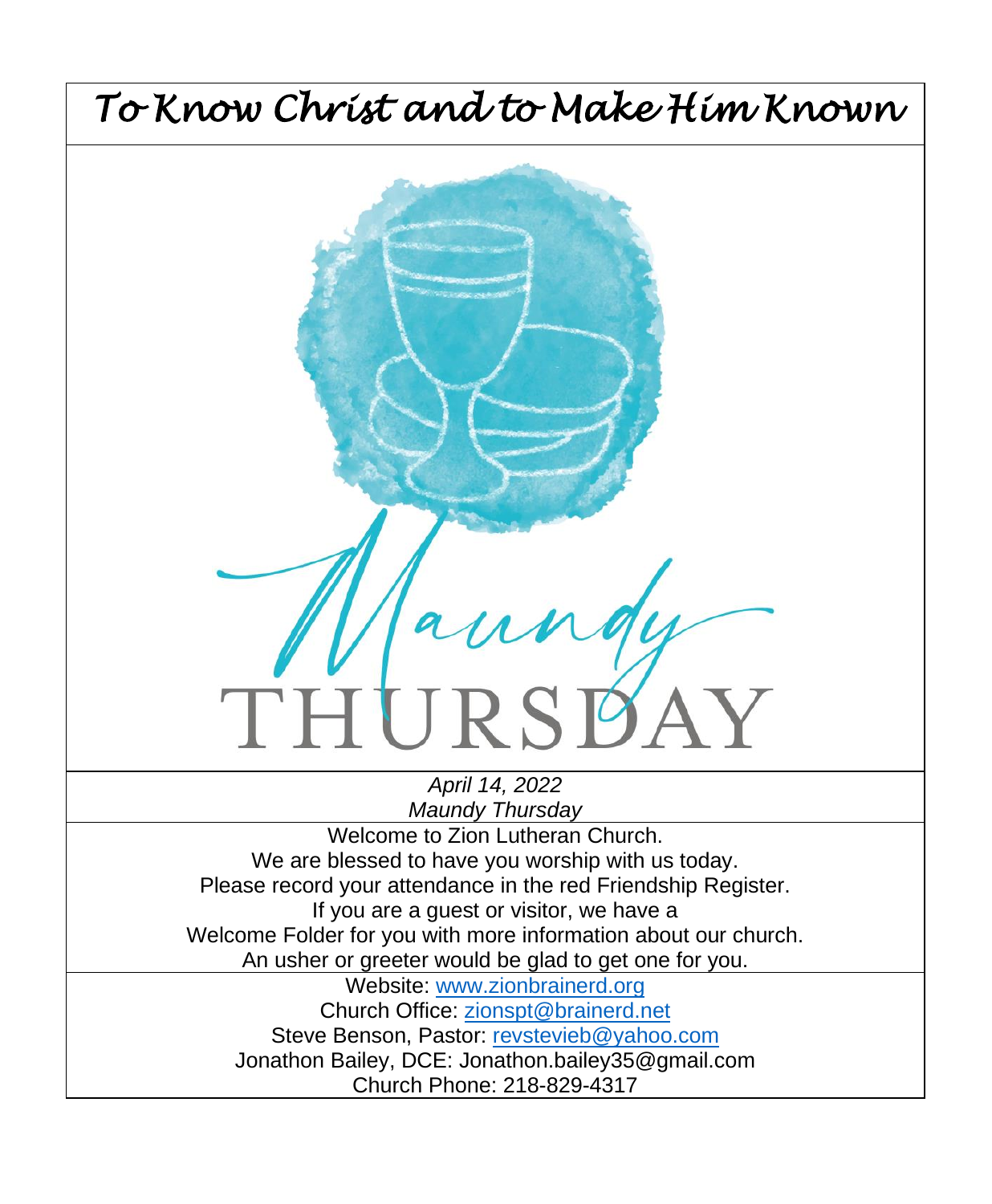Zion Lutheran Church - LCMS 220 North 8<sup>th</sup> Street Brainerd MN 56401

April 14, 2022 – Noon & 6 PM Maundy Thursday

Tune in to 107.3 FM if you are listening in your vehicle.

Recorded service is broadcast on CASH 95.9 FM Sunday at 11 AM. If you would like to receive a bulletin to participate in the service, please contact the church office so we can arrange to mail one to you.

Online Giving Option

Consider giving online by clicking on the option on the home page of Zion's website (zionbrainerd.org) or use the GivePlus app. Follow this QR Code to Online Giving.



If you use Amazon, go to smile.amazon.com when you shop and support Zion Lutheran Church in Brainerd MN. Amazon donates 0.5% of eligible purchase price to Zion.

*Rev. Steve Benson, Pastor David Hansen, Noon Organist Jonathon Bailey, DCE Jacki Lemieux, 6 pm Organist Diane Stydnicki, Noon Reader Heidi Newman, Evening Reader*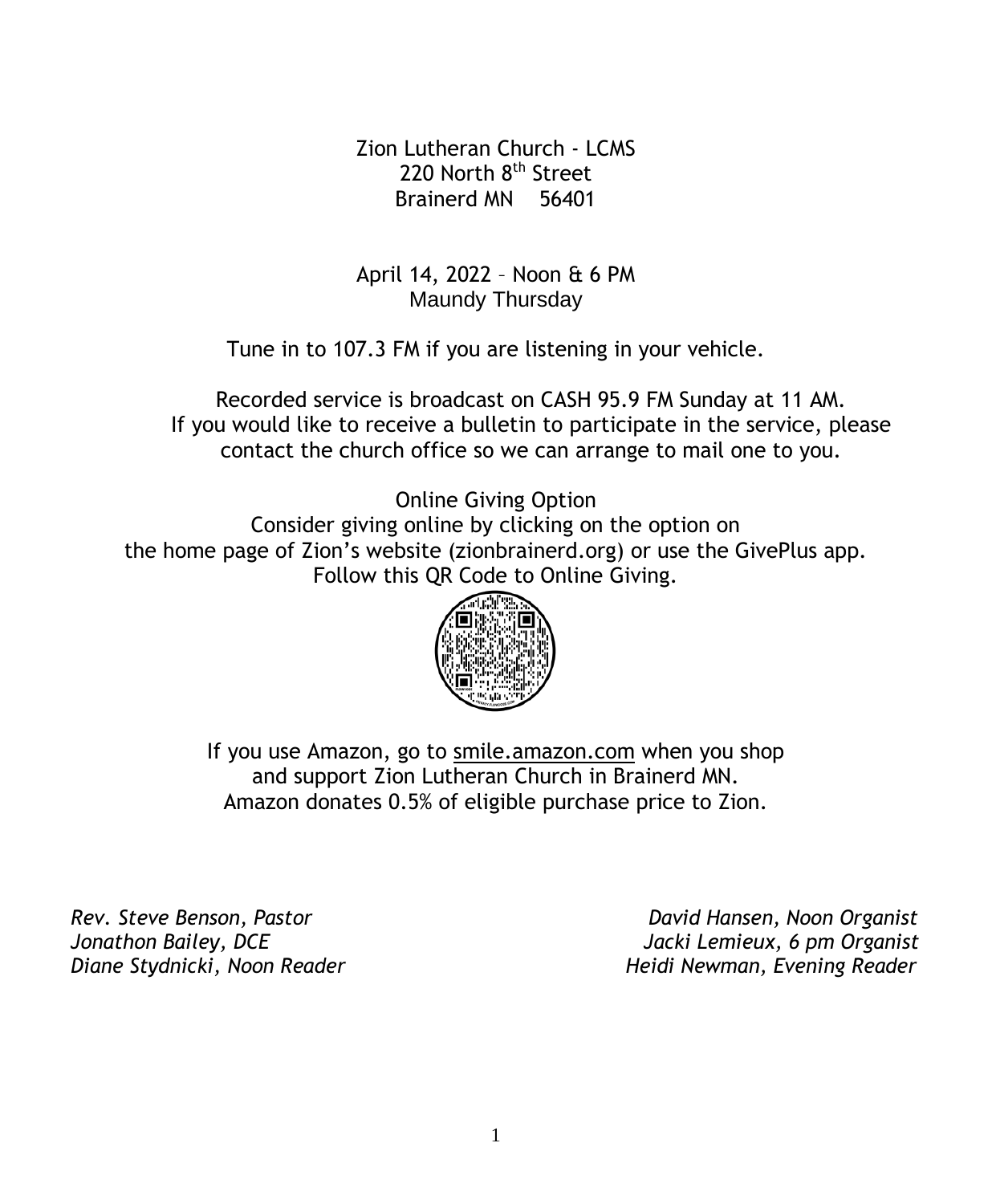#### **Distribution of the Lord's Supper will take place in 2 different ways:**

#### *We will be restarting communion by using the continuous flow method.*

- At the time of communion, please come forward down the center aisle (pulpit side first) and returning down the side.
- Pastor Steve will be handing out the Body of Christ (wafer) while the Elder will be holding the Blood of Christ (individual cup tray). The tray will have the cups separated. Each participant will take their own cup.

#### *If you feel uncomfortable receiving Holy Communion in this fashion.*

• You can pick up the communion kits in the Lounge or Narthex that we have been using for the past year. Pastor will instruct you about receiving it at the end of the communion process.

#### **The Cup of Blessing**

#### **As We Gather**

One of the enduring legends from medieval times relates to the cup used by our Lord at the supper He shared with His disciples in the Upper Room on this evening. Known as the Holy Grail, the cup was said to have been passed into the safekeeping of Joseph of Arimathea, who kept it safely somewhere. Locating it has become a life-long quest for many people through the ages. Luke tells us simply what Jesus did at that meal: "Likewise [He took] the cup after they had eaten" (Luke 22:20). What eventually happened to that blessed cup, we do not know. But we do know that Jesus said, "This cup that is poured out for you is the new covenant in My blood" (Luke 22:20). By His grace, that pouring out continues among us this day as we receive His blood shed for the forgiveness of our sins.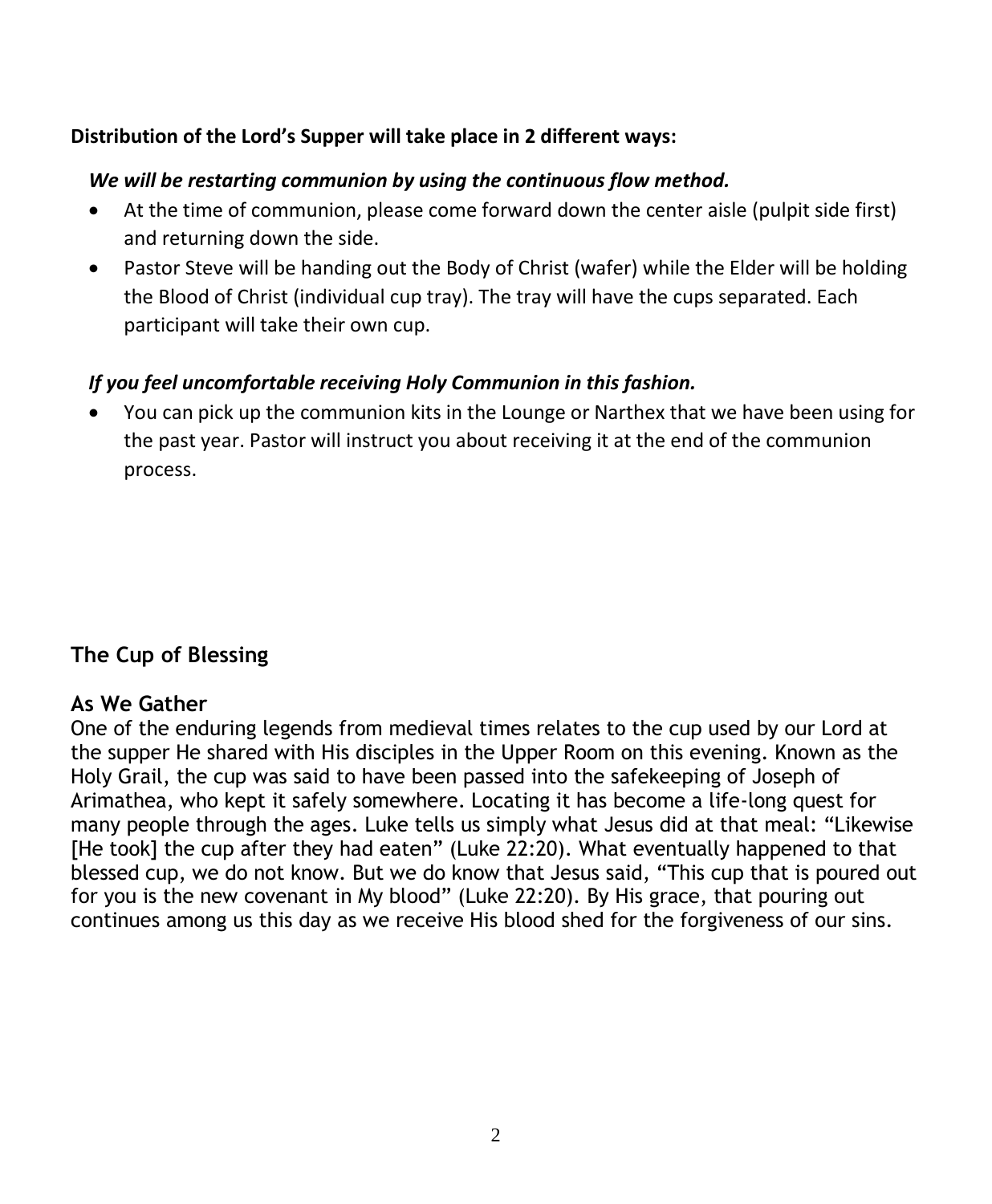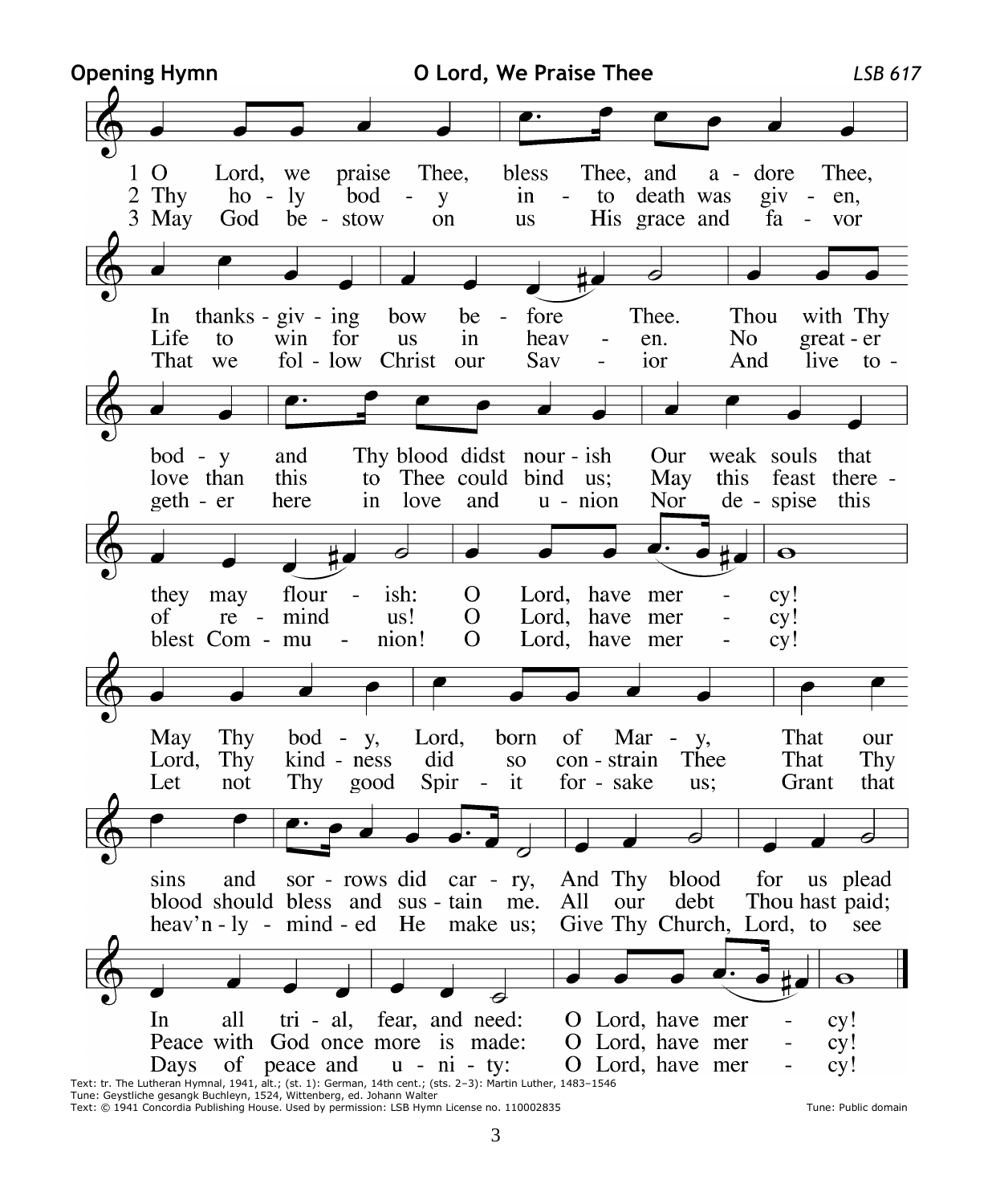#### **Invocation**

- **P** In the name of the Father and of the  $\pm$  Son and of the Holy Spirit.
- C **Amen.**

# **Opening Sentences** *Psalm 43:4; 124:8*

 $\boxed{\mathbf{P}}$  I will go to the altar of God,

- C **to God, my exceeding joy.**
- $\mathbf{P}$  Our help is in the name of the Lord,
- C **who made heaven and earth.**

# **Confession and Absolution**

- **P** I said, I will confess my transgressions unto the Lord,
- C **for with the Lord is plenteous redemption and the forgiveness of all our sins.**
- $\mathbf{P}$  Let us then confess our sins unto our gracious Lord.
- C **Almighty God, Father of our Lord, Jesus Christ, maker of all things, judge of all people, we admit and confess our sinfulness. We have turned away from one another in our thinking, speaking, and doing. We have done the evil You forbid and have not done the good You demand. We do repent and are truly sorry for these our sins. Have mercy on us, kind Father, because of the obedience of our brother, Jesus Christ, Your Son. Forgive us all that is past and with the power of the Holy Spirit, move us to serve You faithfully. Set our feet upon the new path of life, and build Your kingdom here through Jesus Christ, our Lord.**
- $\mathbb{P}$  God has promised forgiveness of sins to those who repent and turn to Him. In His stead and by His command, I forgive you all your sins in the name of the Father and of the  $\pm$  Son and of the Holy Spirit.
- C **Amen.**
- P God keep you in His grace by the Holy Spirit, lead you to greater faith and obedience, and bring you to live with Him forever, through Jesus Christ, our Lord.
- C **Amen.**

# **Prayer of the Day**

- P O Lord, in this wondrous Sacrament You have left us a remembrance of Your passion. Grant that we may so receive the sacred mystery of Your body and blood that the fruits of Your redemption may continually be manifest in us; for You live and reign with the Father and the Holy Spirit, one God, now and forever.
- C **Amen.**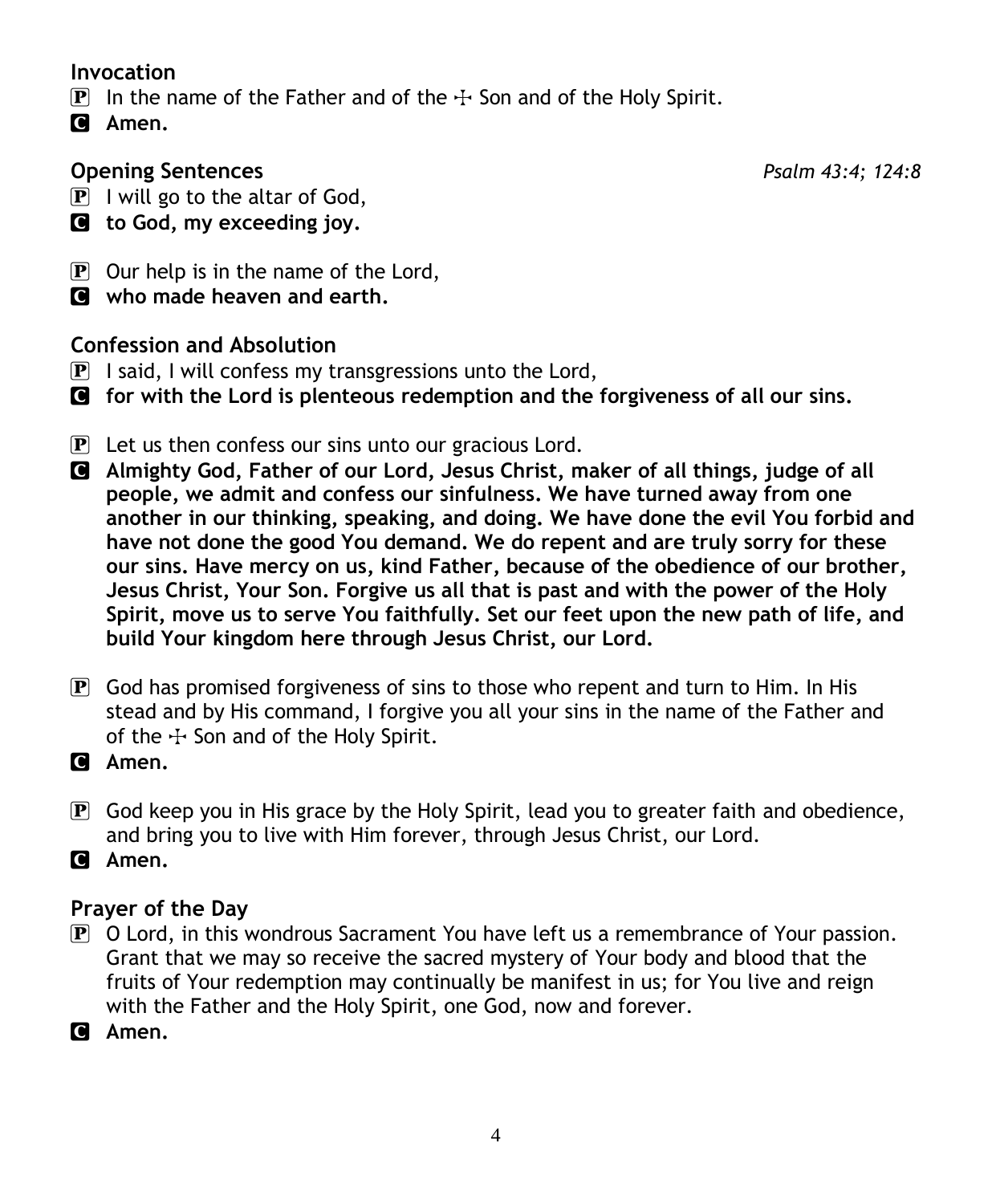#### 5

#### **Old Testament Reading** *Jeremiah 31:31–34*

 $31$ "Behold, the days are coming, declares the LORD, when I will make a new covenant with the house of Israel and the house of Judah,  $32$  not like the covenant that I made with their fathers on the day when I took them by the hand to bring them out of the land of Egypt, my covenant that they broke, though I was their husband, declares the LORD. <sup>33</sup>But this is the covenant that I will make with the house of Israel after those days, declares the LORD: I will put my law within them, and I will write it on their hearts. And I will be their God, and they shall be my people. <sup>34</sup>And no longer shall each one teach his neighbor and each his brother, saying, 'Know the LORD,' for they shall all know me, from the least of them to the greatest, declares the LORD. For I will forgive their iniquity, and I will remember their sin no more."

- L This is the Word of the Lord.
- C **Thanks be to God.**

 $15$ The Holy Spirit also bears witness to us; for after saying,

<sup>16</sup>"This is the covenant that I will make with them

after those days, declares the Lord:

I will put my laws on their hearts,

and write them on their minds,"

 $17$ then he adds,

"I will remember their sins and their lawless deeds no more."

<sup>18</sup>Where there is forgiveness of these, there is no longer any offering for sin. <sup>19</sup>Therefore, brothers, since we have confidence to enter the holy places by the blood of Jesus,  $^{20}$ by the new and living way that he opened for us through the curtain, that is, through his flesh,  $^{21}$ and since we have a great priest over the house of God,  $^{22}$ let us draw near with a true heart in full assurance of faith, with our hearts sprinkled clean from an evil conscience and our bodies washed with pure water.  $^{23}$  Let us hold fast the confession of our hope without wavering, for he who promised is faithful.  $^{24}$ And let us consider how to stir up one another to love and good works,  $^{25}$  not neglecting to meet together, as is the habit of some, but encouraging one another, and all the more as you see the Day drawing near.

 $\boxed{\mathbf{L}}$  This is the Word of the Lord.

C **Thanks be to God.**

**Epistle** *Hebrews 10:15–25*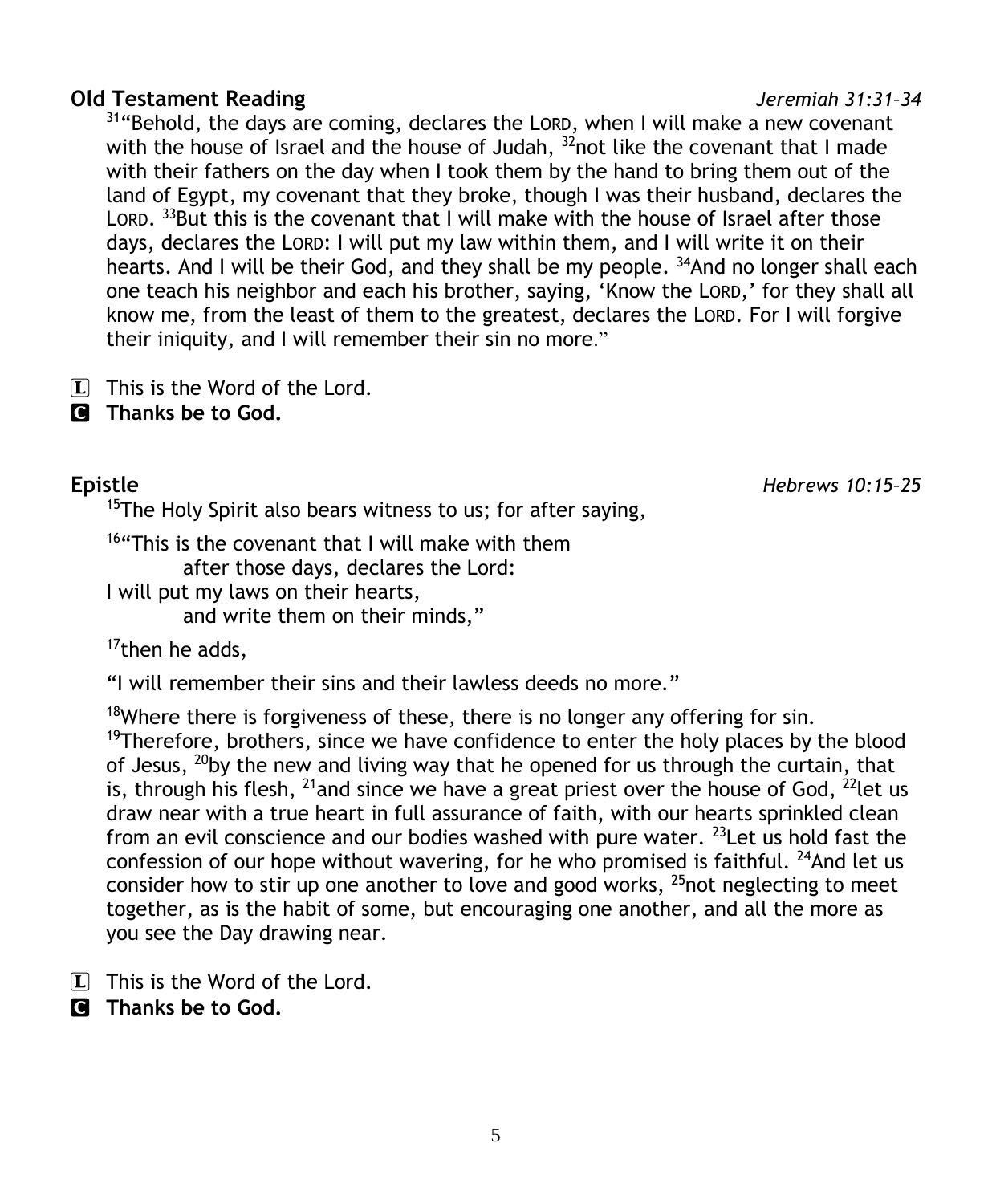**Not All the Blood of Beasts** *LSB 431* 1 Not all the blood  $\alpha$ f **beasts**  $On$  $Jew - ish$ slain  $al - tars$ 2 But Christ, the heav'n  $-1v$ Lamb. Takes all our sins  $a -$  way:  $3 \text{ My}$ faith would  $\log$ hand  $On$ that dear head of Thine. its bur - den Thou didst 4 My soul looks back see The bear to  $5$  Be - liev - ing, the curse we re joice To see re - move: Could give the guilt -  $y$ con-science peace Or wash a - way the stain. sac -  $ri$  - fice of name And rich - er blood than they. A no - bler stand, And there con-fess my sin. While **as** a pen  $-i$  - tent I know my guilt was there. When hang-ing on the curs - ed tree;  $I$ bless the Lamb with cheer - ful voice And sing His bleed-ing love. We

Text: Isaac Watts, 1674–1748, alt. Tune: William Daman, c. 1540–1591 Text and tune: Public domain

#### **Holy Gospel** *Luke 22:7–20*

- $\mathbf{P}$  The Holy Gospel according to St. Luke, the twenty-second chapter.
- **G** Glory to You, O Lord.

<sup>7</sup>Then came the day of Unleavened Bread, on which the Passover lamb had to be sacrificed. <sup>8</sup>So Jesus sent Peter and John, saying, "Go and prepare the Passover for us, that we may eat it." <sup>9</sup>They said to him, "Where will you have us prepare it?" <sup>10</sup>He said to them, "Behold, when you have entered the city, a man carrying a jar of water will meet you. Follow him into the house that he enters  $11$  and tell the master of the house, 'The Teacher says to you, Where is the guest room, where I may eat the Passover with my disciples?'  $^{12}$ And he will show you a large upper room furnished; prepare it there."  $13$ And they went and found it just as he had told them, and they prepared the Passover.

 $14$ And when the hour came, he reclined at table, and the apostles with him.  $15$ And he said to them, "I have earnestly desired to eat this Passover with you before I suffer. <sup>16</sup>For I tell you I will not eat it until it is fulfilled in the kingdom of God." <sup>17</sup>And he took a cup, and when he had given thanks he said, "Take this, and divide it among yourselves. <sup>18</sup>For I tell you that from now on I will not drink of the fruit of the vine until the kingdom of God comes." <sup>19</sup>And he took bread, and when he had given thanks, he broke it and gave it to them, saying, "This is my body, which is given for you. Do this in remembrance of me." <sup>20</sup>And likewise the cup after they had eaten, saying, "This cup that is poured out for you is the new covenant in my blood."

P This is the Gospel of the Lord. C **Praise to You, O Christ.**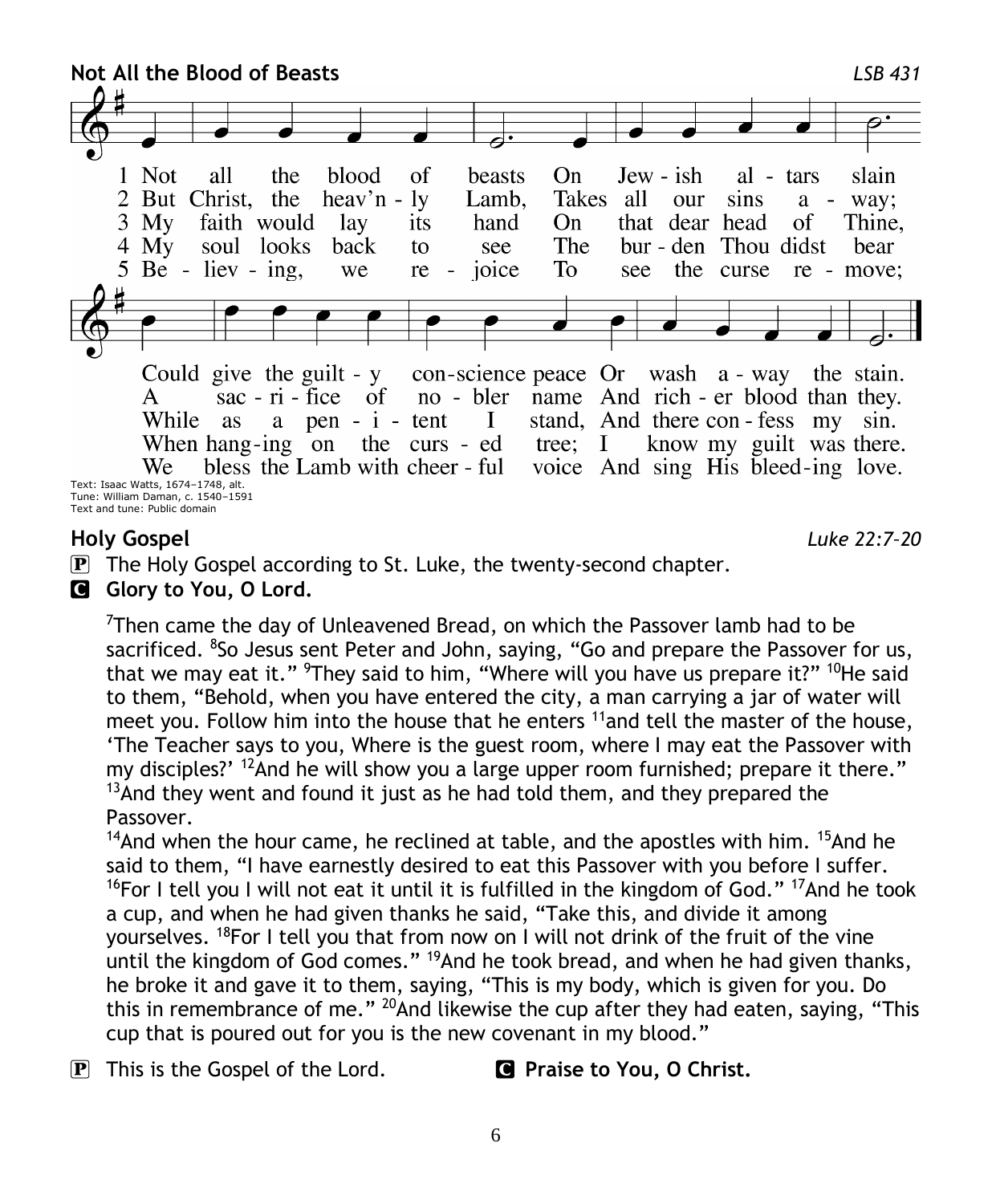**When You Woke That Thursday Morning** *LSB 445* 1 When You woke that Thurs - day  $Sav - ior$ , morn ing,  $\overline{2}$ Nev - er  $SO<sub>2</sub>$ a lone and lone ly,  $Long - ing$ 3 What was there that You could give them That would All 4 One in faith, in love u nit ed, one 5 One day all the Church will ture That bright cap teach - er. faith-ful friend. Thoughts of self and safe - ty with  $\sim$ ment-ed heart To be with Your dear ones tor nev er be out - spent, What great gift that would outhead, When we meet. You  $bod - y$ , You the  $\mathbf{b}$ v  $in$  $vi$ sion  $g$ lo -  $\dot{\text{ri}}$  - ous, And Your saints will know the  $Know - ing$ how the would scorn ing, day end:  $_{\rm on}$  $1y$ For a qui - et hour a part: live What will and them. last tes ta ment? vit You are with us, You said. ed. as rap ture That Your heart de - sired for us, Lamb of God, fore - told for  $\mathbf{a}$ ges, **Now** at Sin - less Lamb and fall - en crea ture, One last "Show Me and the world you Know love Me. Me One with You and one oth an In a er When the longed for peace and nion Of the u the hour had come When but last One could pay sin's pas chal meal to eat. One last les  $\sim$ son **as** their the Lamb of God: Do this as in re - mem - brance  $ni - tv$ sub - lime, See in **us** Your sis  $\sim 10^{-1}$ ter. u est and the Meet Great least in iov  $\sim$ ous. blest com wa ges: You as - sumed their dread - ful sum. er, Wash - ing Your  $dis - ci$ ples' feet. teach of blood." Me. Eat this  $bod - y$ , drink this broth One in  $ev - *ry*$ place and time. er. In Your  $nev - er - end - ing$ feast. mu nion Text: Jaroslav J. Vajda, 1919–2008 Tune: Marty Haugen, 1950 Text: © 1991 Concordia Publishing House. Used by permission: LSB Hymn License no. 110002835<br>Text: Jaroslav J. Vajda, 1919–2008 Tune: Marty Haugen, 1950 Text: © 19

Tune: © 1987 GIA Publications, Inc. Used by permission: LSB Hymn License no. 110002835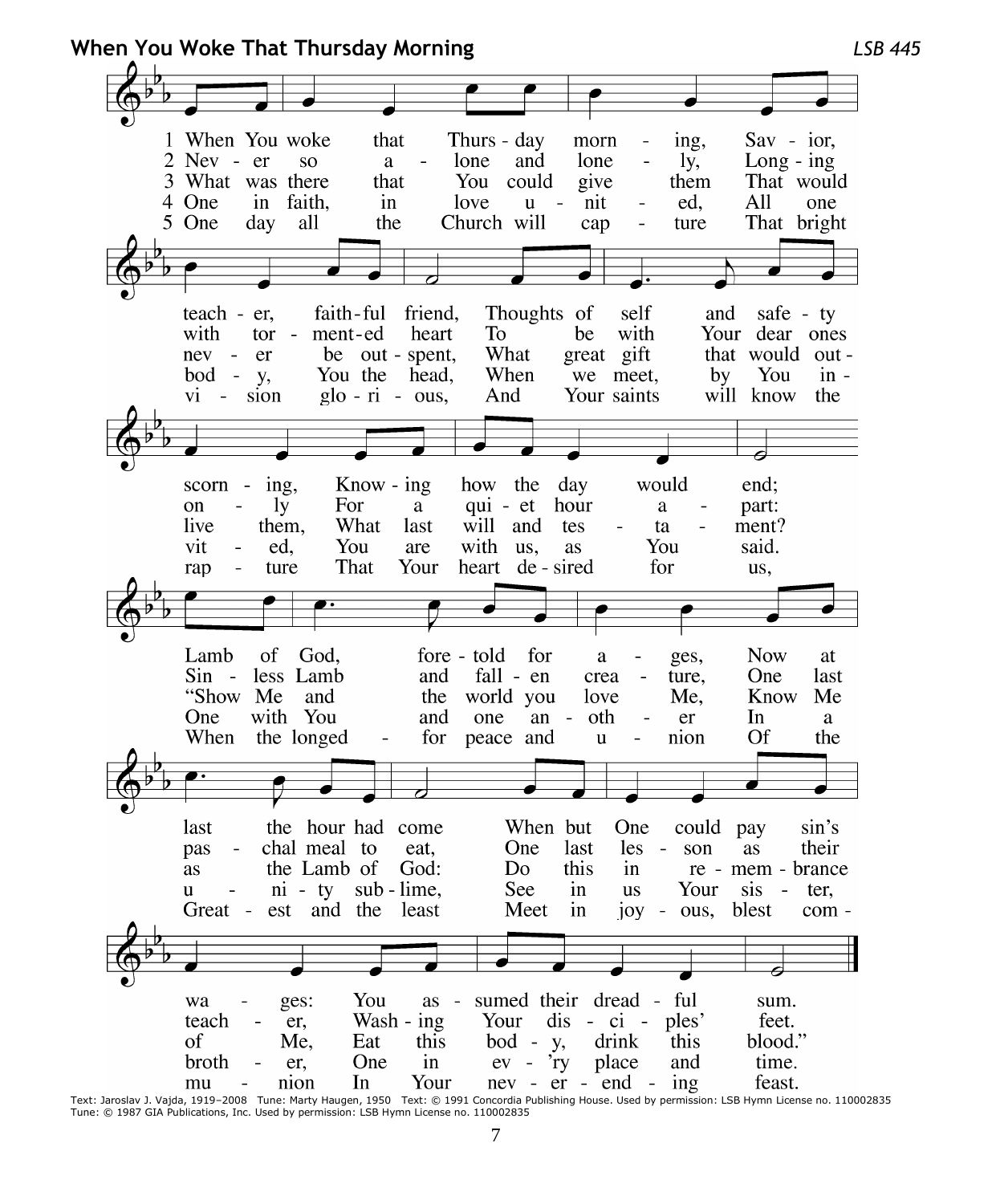#### **Sermon**

#### **Nicene Creed**

C **I believe in one God, the Father Almighty, maker of heaven and earth and of all things visible and invisible.**

 **And in one Lord Jesus Christ, the only-begotten Son of God, begotten of His Father before all worlds, God of God, Light of Light, very God of very God, begotten, not made, being of one substance with the Father, by whom all things were made; who for us men and for our salvation came down from heaven and was incarnate by the Holy Spirit of the virgin Mary and was made man; and was crucified also for us under Pontius Pilate. He suffered and was buried. And the third day He rose again according to the Scriptures and ascended into heaven and sits at the right hand of the Father. And He will come again with glory to judge both the living and the dead, whose kingdom will have no end.**

**And I believe in the Holy Spirit, the Lord and giver of life, who proceeds from the Father and the Son, who with the Father and the Son together is worshiped and glorified, who spoke by the prophets. And I believe in one holy Christian and apostolic Church, I acknowledge one Baptism for the remission of sins, and I look for the resurrection of the dead and the life** T **of the world to come. Amen.**

# **Prayer of the Church**

P Let us pray for the whole people of God in Christ Jesus and for all people according to their needs.

For the faithful proclamation of Christ's saving name, that God's people may be strengthened in the true faith and His kingdom extended, let us pray to the Lord:

- C **Lord, have mercy.**
- $\mathbb{P}$  For the Holy Christian Church throughout the world and for all who confess the name of Christ, that God would guard and defend us from the temptations of the devil, the world, and our sinful nature, let us pray to the Lord:
- C **Lord, have mercy.**
- $\mathbb{P}$  For this congregation, its mission and its people; for the ability to meet the needs that arise as we do the work God has given us to do; and for the unity of the Spirit in the bond of peace, let us pray to the Lord:
- C **Lord, have mercy.**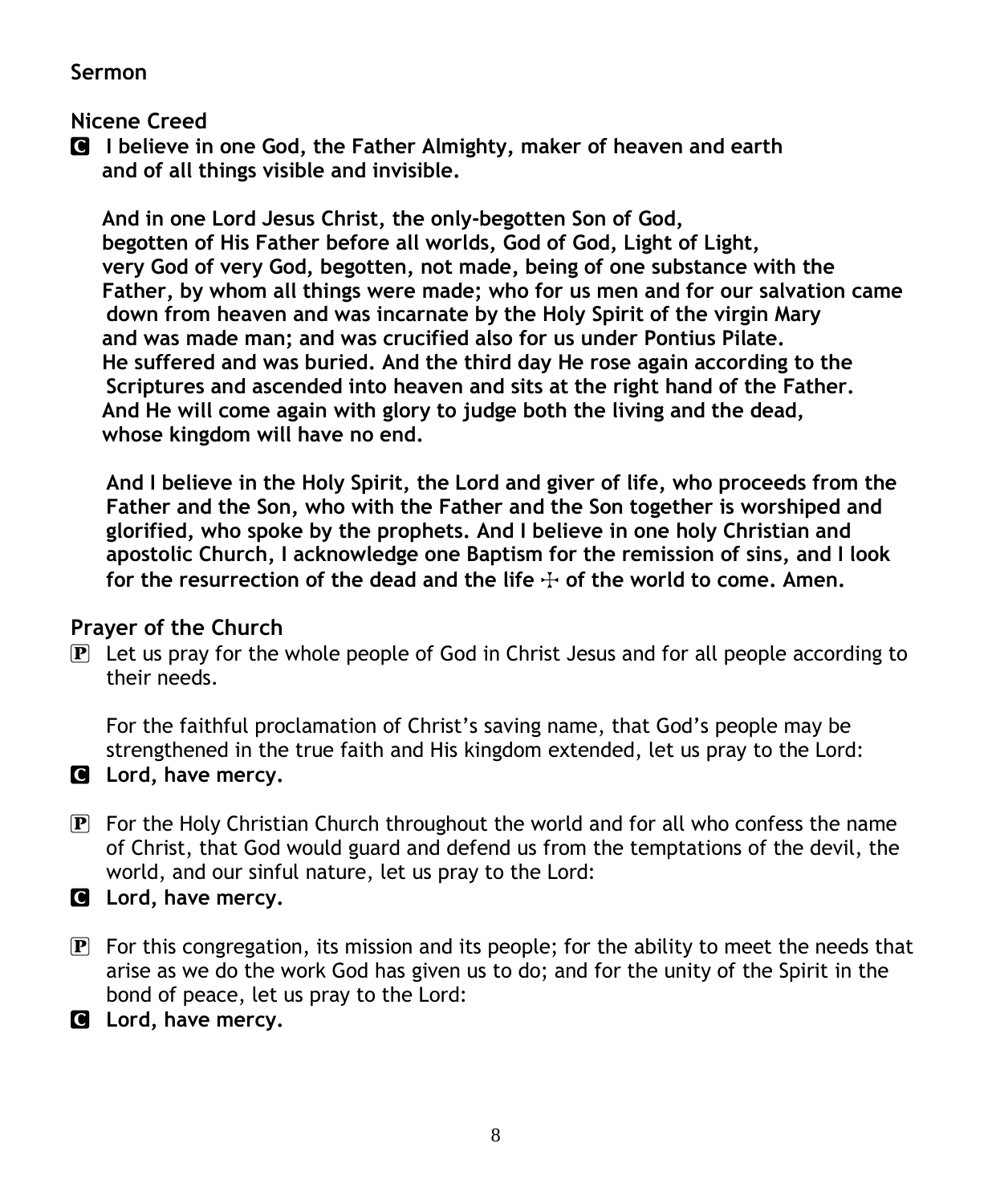- $\mathbb{P}$  For all who partake this day of Christ's holy body and blood, that in their eating and drinking they may receive the benefits of forgiveness of sins and the renewal of life and have a foretaste of the feast to come, let us pray to the Lord:
- C **Lord, have mercy.**
- $\mathbb{P}$  For all of us gathered here in worship, that the blessings of this service be shown forth in our lives as we live in peaceable service to one another and in the world, let us pray to the Lord:
- C **Lord, have mercy and grant us Your peace. Amen.**

#### **Offering**

# **Preface**

- $\overline{P}$  The Lord be with you.
- C **And also with you.**
- $\mathbf{P}$  Lift up your hearts.
- C **We lift them to the Lord.**
- $\mathbf{P}$  Let us give thanks to the Lord our God.
- C **It is right to give Him thanks and praise.**

# **Proper Preface**

 $\mathbf{P}$  It is truly good, right, and salutary that we should at all times and in all places give thanks to You, holy Lord, almighty Father, everlasting God, through Jesus Christ, our Lord, who accomplished the salvation of mankind by the tree of the cross that, where death arose, there life also might rise again and that the serpent who overcame by the tree of the garden might likewise by the tree of the cross be overcome. Therefore with angels and archangels and with all the company of heaven we laud and magnify Your glorious name, evermore praising You and singing: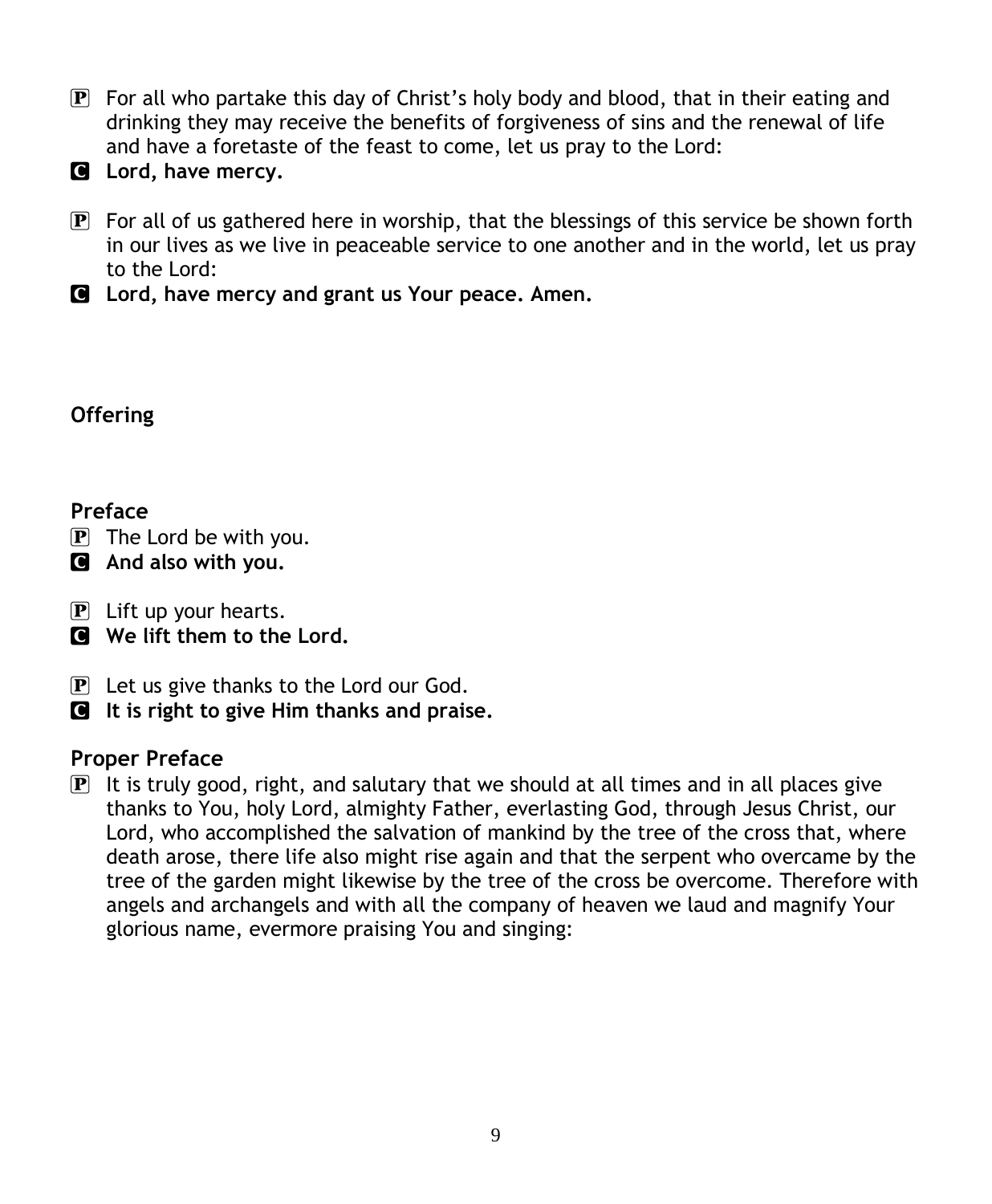

# **Lord's Prayer**

C **Our Father who art in heaven, hallowed be Thy name, Thy kingdom come, Thy will be done on earth as it is in heaven; give us this day our daily bread; and forgive us our trespasses as we forgive those who trespass against us; and lead us not into temptation, but deliver us from evil. For Thine is the kingdom and the power and the glory forever and ever. Amen.**

# **The Words of Our Lord**

 $\mathbb{P}$  Our Lord Jesus Christ, on the night when He was betrayed, took bread, and when He had given thanks, He broke it and gave it to the disciples and said: "Take, eat; this is My  $\pm$  body, which is given for you. This do in remembrance of Me."

In the same way also He took the cup after supper, and when He had given thanks, He gave it to them, saying: "Drink of it, all of you; this cup is the new testament in My  $\pm$ blood, which is shed for you for the forgiveness of sins. This do, as often as you drink it, in remembrance of Me."

#### **Pax Domini**

- $\mathbf{P}$  The peace of the Lord be with you always.
- C **Amen.**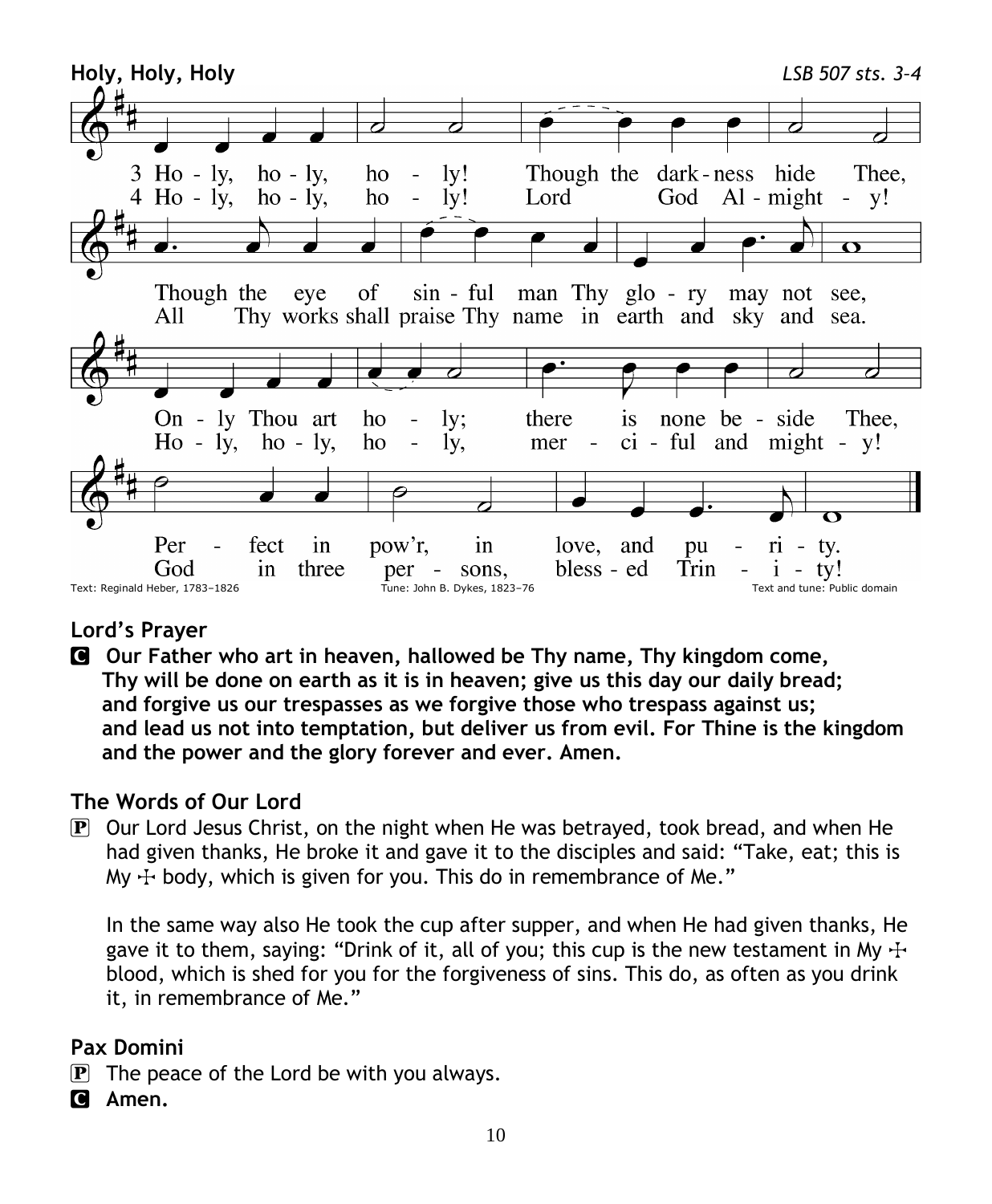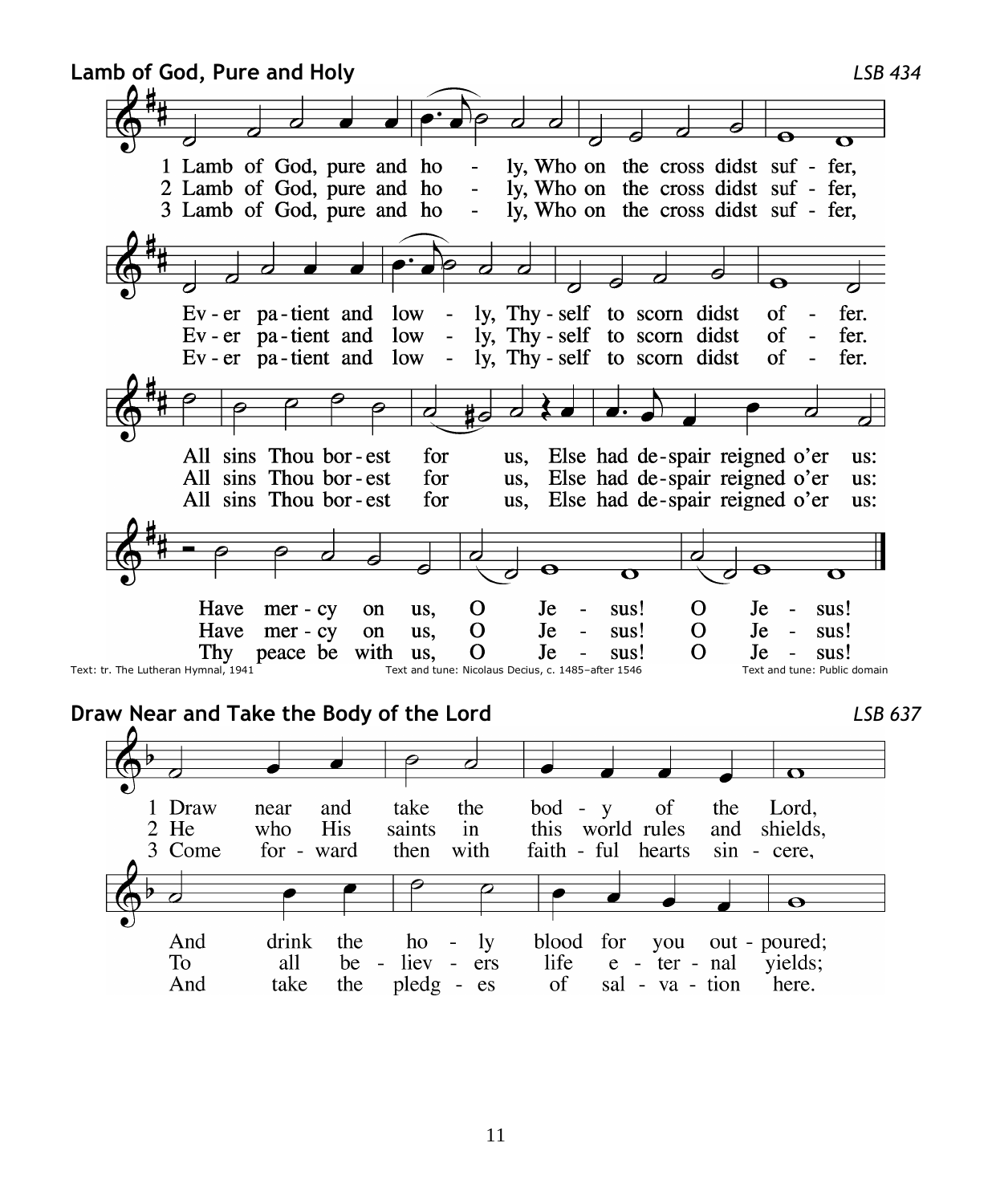

# **The Dismissal**

- P May the body and blood of our Lord and Savior Jesus Christ strengthen and preserve you in true faith until life everlasting. Depart  $\pm$  in His joy and His peace. Your sins are forgiven.
- C **Amen.**

#### **Prayer of Thanksgiving**

 $\mathbf{P}$  Let us pray.

Blessed are You, O Lord our God, King of the universe. You have poured out upon us Your never-ending love by giving Your Son, Jesus Christ, into death for us. Nourish Your Church through the Sacrament of His body and blood. Strengthen us so that we may continue to proclaim Him who gives life to the world; for He lives and reigns with You and the Holy Spirit, one God, now and forever.

C **Amen.**



Is my life, my hope's foun - da - tion, And my glo-ry and sal-va tion!  $\blacksquare$ Text: Thomas Hansen Kingo, 1634–1703; tr. Peer O. Strömme, 1856–1921, alt. Tune: Johann Balthasar König, 1691–1758 Text and tune: Public domain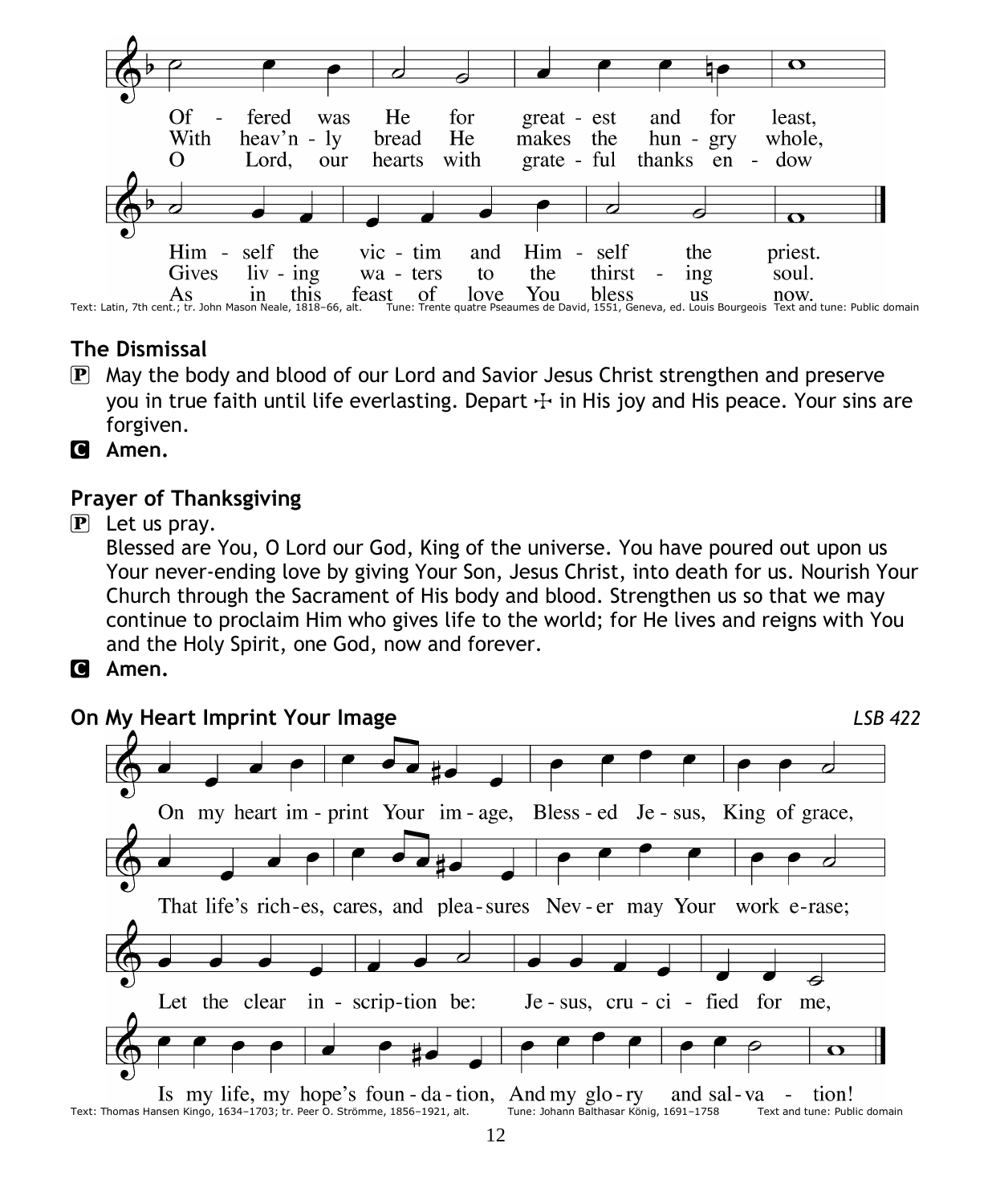**The actual stripping of the Altar will only take place during the 6 pm service in preparation.**

# **Stripping of the Altar** *Psalm 22*

| $\bf \overline{P}$ | <sup>1</sup> My God, my God, why have you forsaken me?<br>Why are you so far from saving me, from the words of my groaning?<br><sup>2</sup> O my God, I cry by day, but you do not answer,<br>and by night, but I find no rest.                                                                         |
|--------------------|---------------------------------------------------------------------------------------------------------------------------------------------------------------------------------------------------------------------------------------------------------------------------------------------------------|
|                    | <sup>3</sup> Yet you are holy,<br>enthroned on the praises of Israel.<br><sup>4</sup> In you our fathers trusted;<br>they trusted, and you delivered them.<br><sup>5</sup> To you they cried and were rescued;<br>in you they trusted and were not put to shame.                                        |
|                    | <sup>6</sup> But I am a worm and not a man,<br>scorned by mankind and despised by the people.<br><sup>7</sup> All who see me mock me;<br>they make mouths at me; they wag their heads;<br><sup>8</sup> "He trusts in the LORD; let him deliver him;<br>let him rescue him, for he delights in him!"     |
|                    | <sup>9</sup> Yet you are he who took me from the womb;<br>you made me trust you at my mother's breasts.<br><sup>10</sup> On you was I cast from my birth,<br>and from my mother's womb you have been my God.<br><sup>11</sup> Be not far from me,<br>for trouble is near,<br>and there is none to help. |
|                    | <sup>12</sup> Many bulls encompass me;<br>strong bulls of Bashan surround me;<br><sup>13</sup> they open wide their mouths at me,<br>like a ravening and roaring lion.                                                                                                                                  |
|                    | <sup>14</sup> l am poured out like water,<br>and all my bones are out of joint;<br>my heart is like wax;<br>it is melted within my breast;<br><sup>15</sup> my strength is dried up like a potsherd,<br>and my tongue sticks to my jaws;<br>you lay me in the dust of death.                            |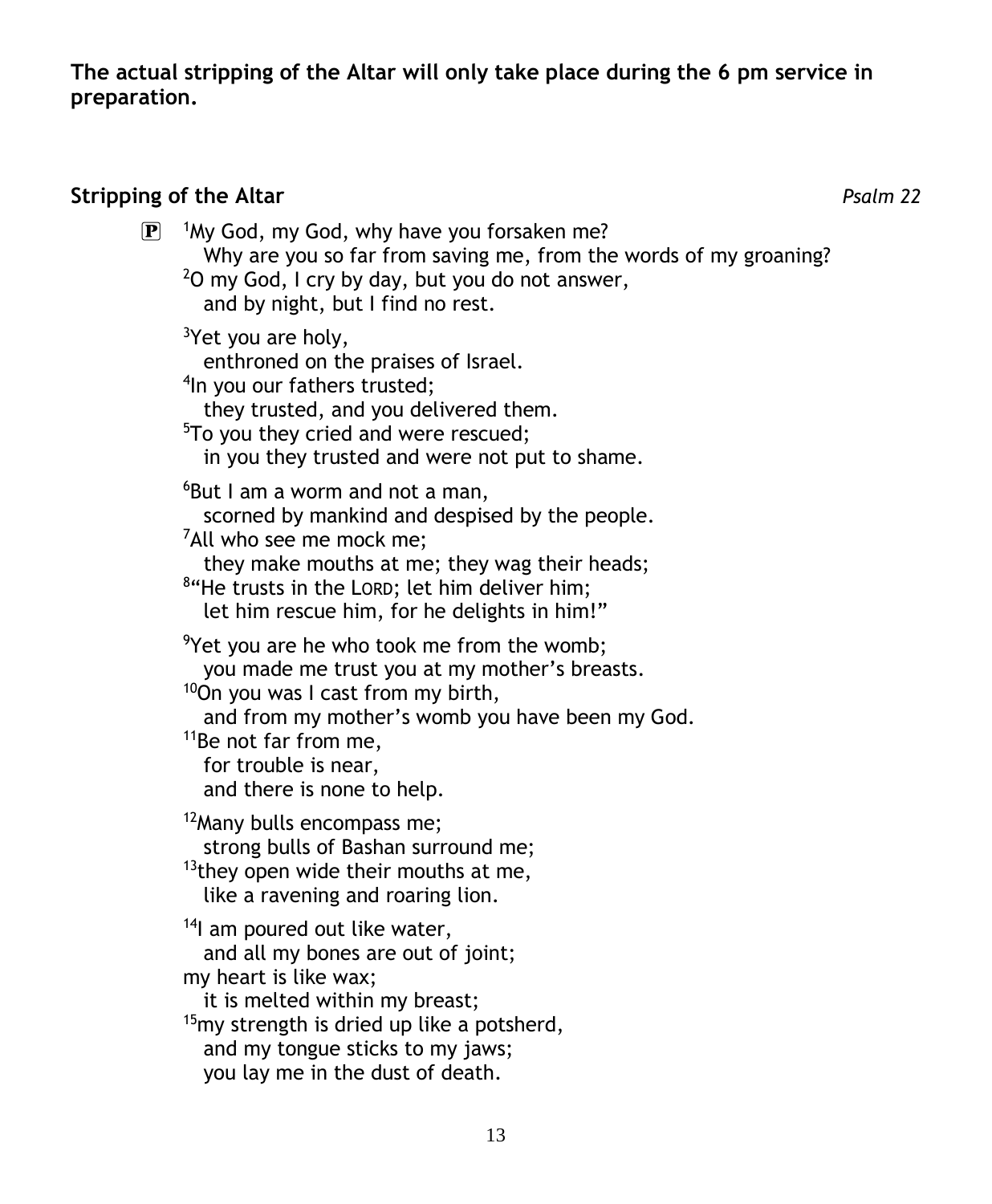<sup>16</sup>For dogs encompass me; a company of evildoers encircles me; they have pierced my hands and feet—  $17$ I can count all my bonesthey stare and gloat over me;  $18$ they divide my garments among them, and for my clothing they cast lots. 19But you, O LORD, do not be far off! O you my help, come quickly to my aid! <sup>20</sup>Deliver my soul from the sword, my precious life from the power of the dog!  $21$ Save me from the mouth of the lion! You have rescued me from the horns of the wild oxen!  $22$ I will tell of your name to my brothers; in the midst of the congregation I will praise you: <sup>23</sup>You who fear the LORD, praise him! All you offspring of Jacob, glorify him, and stand in awe of him, all you offspring of Israel! <sup>24</sup>For he has not despised or abhorred the affliction of the afflicted, and he has not hidden his face from him, but has heard, when he cried to him.  $25$ From you comes my praise in the great congregation; my vows I will perform before those who fear him.  $26$ The afflicted shall eat and be satisfied; those who seek him shall praise the LORD! May your hearts live forever!  $27$ All the ends of the earth shall remember and turn to the LORD, and all the families of the nations shall worship before you.  $28$ For kingship belongs to the LORD, and he rules over the nations. <sup>29</sup>All the prosperous of the earth eat and worship; before him shall bow all who go down to the dust, even the one who could not keep himself alive.  $30P$ osterity shall serve him; it shall be told of the Lord to the coming generation;  $31$ <sup>31</sup>they shall come and proclaim his righteousness to a people yet unborn, that he has done it.